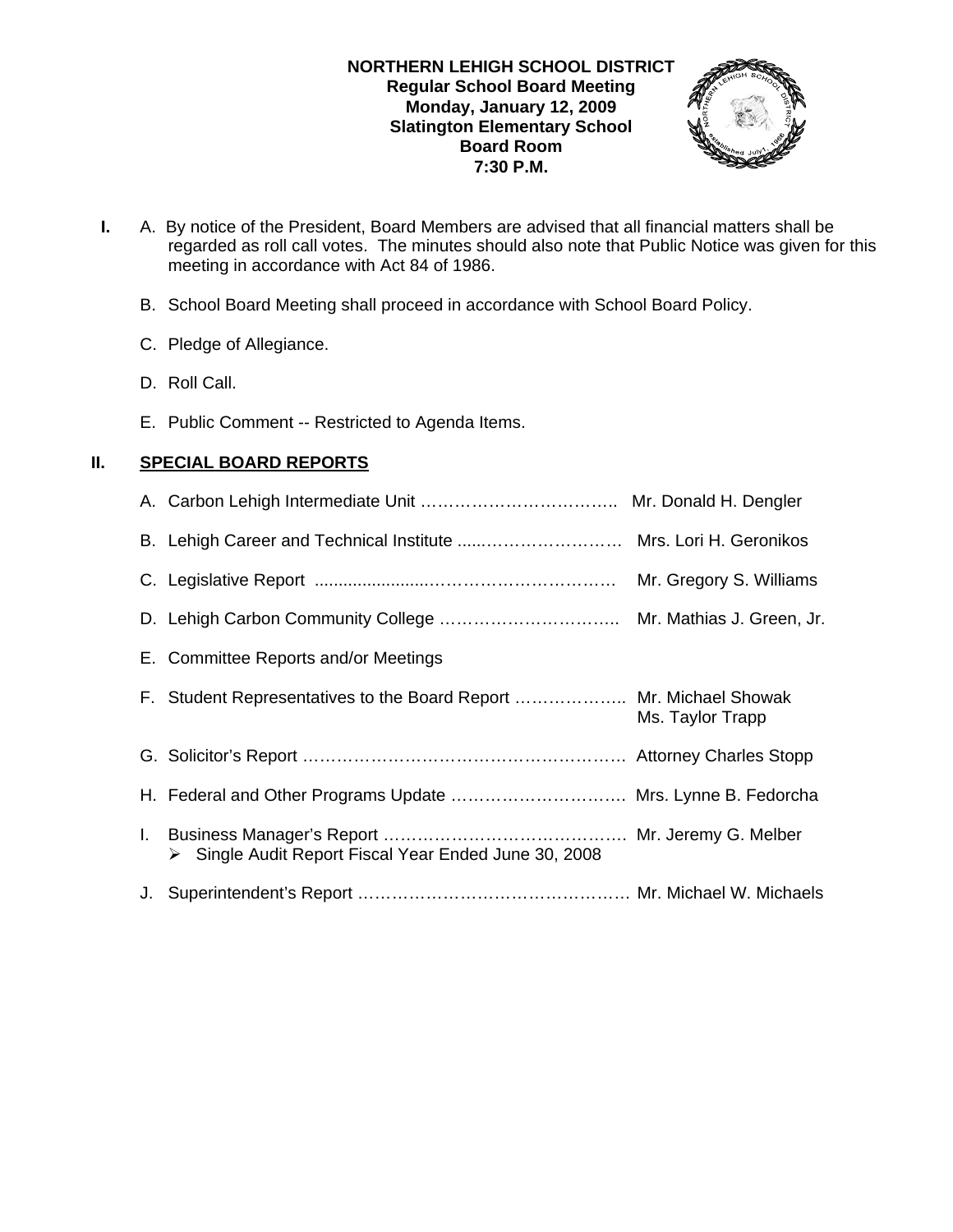### **III. PERSONNEL**

#### A. Retirement

 Accept the resignation of David A. Humenik from his position as High School Mathematics Teacher, effective January 30, 2009. At this time he will begin his retirement form the Northern Lehigh School District after 28 ½ years of service.

#### B. Unpaid Volunteers

Approve the following unpaid volunteer aide in the Peters Elementary School for the 2008- 2009 school year: Lorie Ann Brearman\*. **\*Pending Training**

#### C. Substitute

### 1. Instructional

Approve the following substitute teacher for the 2008-2009 school year at the 2008-2009 substitute teacher rates as approved on the Supplementary Personnel Salary Schedule:

Lauren Strasburg – Elementary Education

#### 2. Non-Instructional

a. Approve the following individuals as substitute aides and secretaries for the 2008-2009 school year at the 2008-2009 substitute rates as approved on the Supplementary Personnel Salary Schedule:

 Nicole Breneman Lorie Ann Brearman\* **\*Pending Verification of Missing Personnel File Items/Clearances** 

b. Approve the following individuals as substitute cafeteria workers for the 2008-2009 school year at the 2008-2009 substitute rates as approved on the Supplementary Personnel Salary Schedule:

Nicole Breneman

c. Approve the following individuals as a substitute custodian for the 2008-2009 school year at the 2008-2009 substitute rates as approved on the Supplementary Personnel Salary Schedule:

 Willie McCowan\*  **\*Pending Verification of Missing Personnel File Items/Clearances** 

#### **IV. CONFERENCES**

A. Linda Thompson – Pennsylvania School Counselors Association 53<sup>rd</sup> Annual Conference – April 15-18, 2009 – Milton Hershey School, Hershey, PA – Registration: \$285.00, Travel: \$44.00, Lodging: \$288.00 – Total Approximate Cost: \$617.00 – Funding: Peters Elementary Guidance Counselor Budget **(Attachment #1)**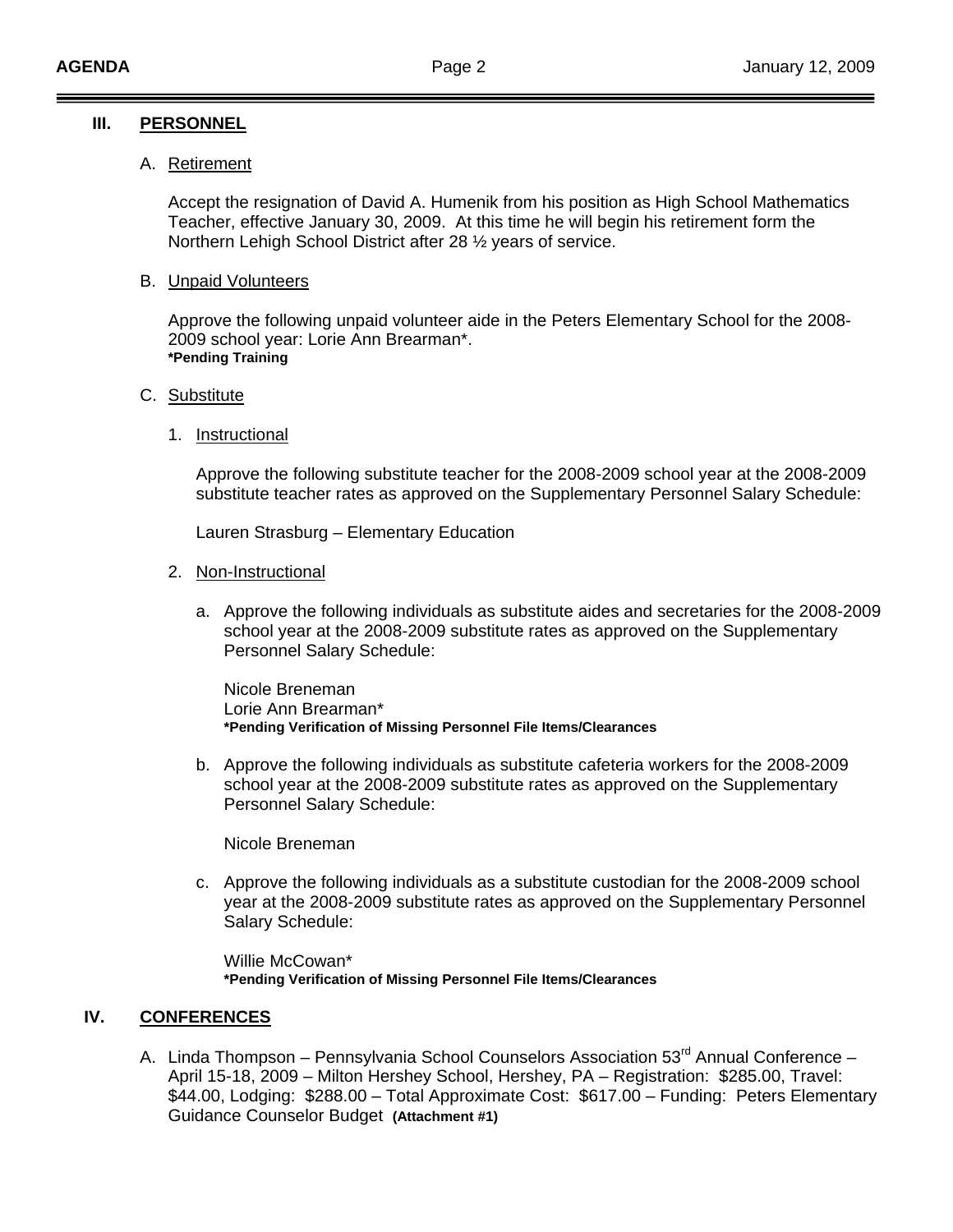- B. Heather Rehrig National Association of School Psychologist 2009 Annual Convention February 24-28, 2009 – Marriott, Sheraton, and Westin Hotels, Boston, MA – Registration: \$299.00, Travel: \$333.00, Lodging: \$787.00, Meals: \$180.00 – Total Approximate Cost: \$1,599.00 – Funding: School Psychologist Budget **(Attachment #2)**
- **V. POLICY**
- **VI. CURRICULUM AND INSTRUCTION**
- **VII. OLD BUSINESS**

#### **VIII. NEW BUSINESS**

A. State Ethics Commission

The Northern Lehigh School District Board of School Directors designates Sherri A. Molitoris to receive and file Form SEC-1, Statement of Financial Interests from the Northern Lehigh School District Board members and designated employees as required by law, and the Northern Lehigh School District Board of Directors requires: the Superintendent, Director of Curriculum and Instruction, Director of Special Education, Business Manager, Director of Support Services, District Solicitor, Elementary Principals, Middle School Principal, Transition High School/Middle School Assistant Principal, High School Assistant Principal, High School Principal, Technology Coordinator, Assistant Technology Coordinator, Food Services Director, and School Psychologists to file Form SEC-1, as required by the regulations of the State Ethics Commission.

## **IX. FINANCIAL**

- A. Approve the Following List of Bills:
	- 1. General Fund month of December
	- 2. Cafeteria Fund month of December
	- 3. Athletic Fund month of December
	- 4. Refreshment Stand Fund month of December
- B. Approve the Following Financial Reports:
	- 1. NLMS Student Activities Account month of November
	- 2. NLHS Student Activities and Scholarship Accounts for the month of November
- C. Approve abatement/exoneration requests of per capita taxes, for the residents that fall within the guidelines, as presented. **(Attachment #3)**
- D. RESOLVED, the Board of Education approves Portnoff Law Associates as delinquent real estate tax collectors for the Northern Lehigh School District for the 2009 tax year. **(Attachment #4)**
- E. Carbon Lehigh Intermediate Unit 2009-2010 Budget

 Approve a resolution regarding the 2009-2010 Carbon Lehigh Intermediate Unit Operational and Program Services budget. Total expenditures equal \$2,213,429.00 an increase of \$83,193.00 (3.76%) over the 2008-2009 budget. Northern Lehigh's share is proposed to be \$19,386.00 an increase of \$493.00 from the 2008-2009 budget. A copy of the budget was distributed at the January 5, 2009 school board meeting. **(Attachment #5)**

F. Lehigh Career & Technical Institute 2009-2010 Budget